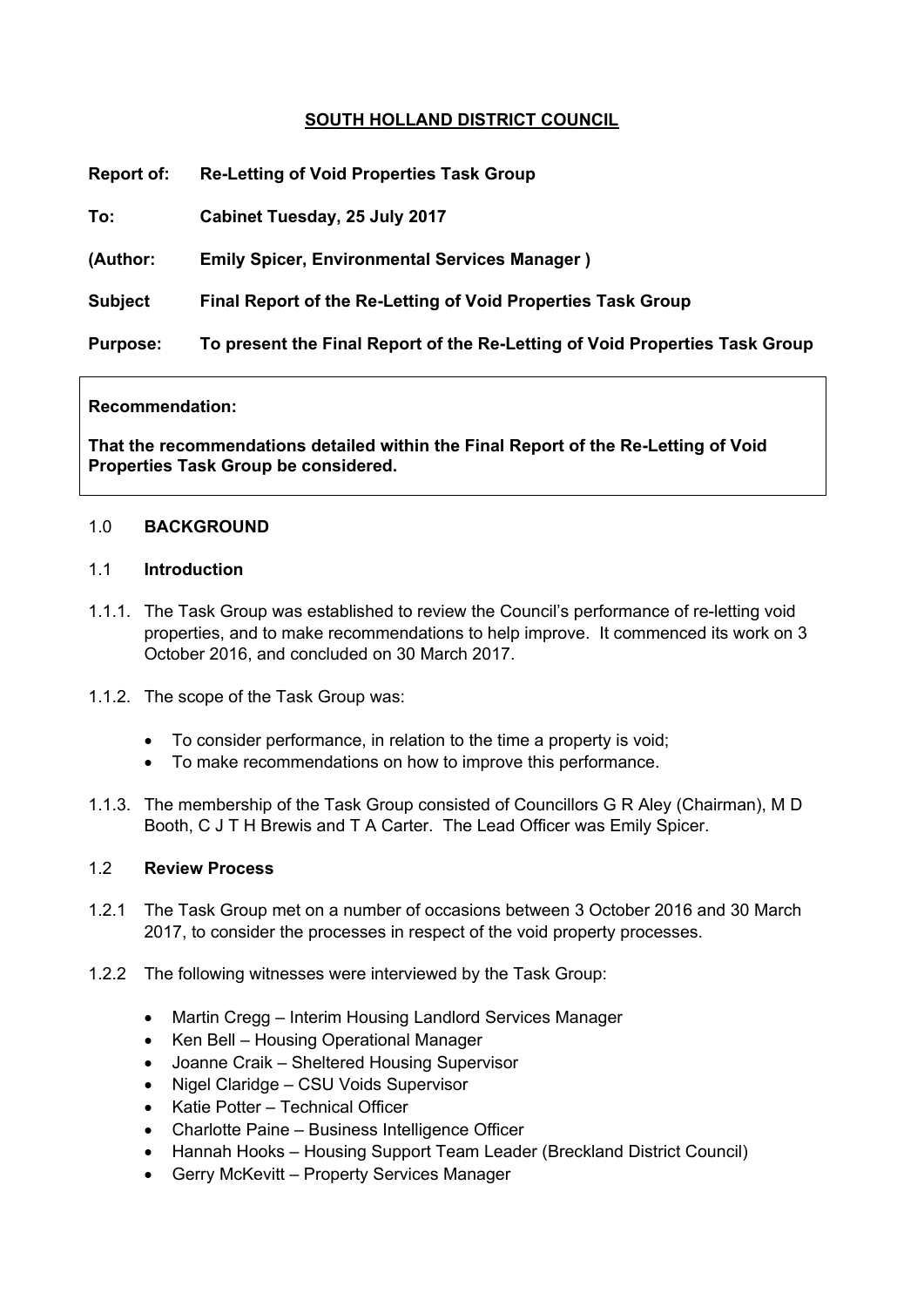# 2.0 **OPTIONS**

- 2.1 The Cabinet may:
	- Approve the Task Group's Final Report and recommendations;
	- Not approve the Task Group's Final Report and/or suggest that some or all of the recommendations be amended; or
	- Do nothing

### 3.0 **REASONS FOR RECOMMENDATION**

- 3.1 The review was conducted as a result of worsening performance data received by Members of the Performance Monitoring Panel for the re-letting of void properties.
- 3.2 The recommendations, as outlined in the Task Group report (appendix A), will ensure that the voids process is efficiently and effectively managed that provides high quality houses to meet the needs of our tenants.

## 4.0 **EXPECTED BENEFITS**

- 4.1 The following benefits are expected, following the adoption of the recommendations within the Task Group report (appendix A):
	- Improved performance of voids process.
	- Improved efficiencies of the allocations of properties to those in need.
	- Increased revenue.
	- Improved customer experience.

### 5.0 **IMPLICATIONS**

### 5.1 **Carbon Footprint / Environmental Issues**

- 5.1.1 Improving the efficiency and effectiveness of the void property process will reduce the need for unnecessary journeys by Housing Officers, customers and Construction Services Officers.
- 5.1.2 Increasing the number of digital processes involved in the 'giving notice' and allocations of properties will reduce reliance on paper corresponded and improve customer experience i.e. quick and easy online processes.

### 5.2 **Constitutional & Legal**

5.2.1 There are no constitutional or legal implications associated with this report.

## 5.3 **Contracts**

5.3.1 As part of the recommendations within the Task Group report, Members suggest an investigation into the contracts integral to the voids process. This is with a view to refine the number of days that certain activities are performed such as Energy Performance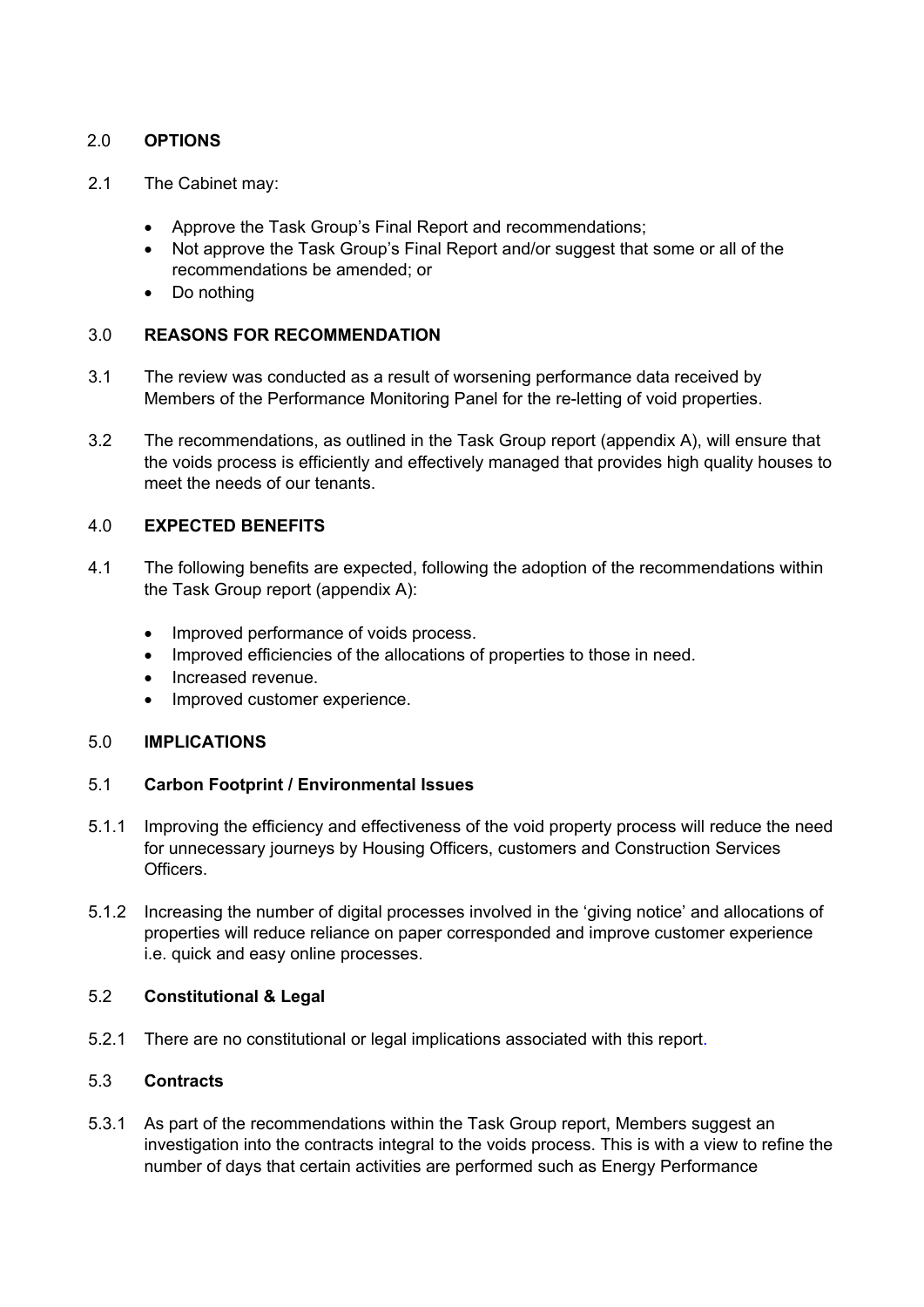Certificates and asbestos surveys.

## 5.4 **Corporate Priorities**

- 5.4.1 The recommendations within the Task Group report fall within the following Corporate Priorities,
	- 'To provide the right services, at the right time and in the right way' and
	- 'Delivering quality and value for money'.

## 5.5 **Crime and Disorder**

5.5.1 There are no crime and disorder implications associated with this report.

# 5.6 **Equality and Diversity / Human Rights**

5.6.1 There are no equality and diversity / human rights implications associated with this report.

## 5.7 **Financial**

5.7.1 There are no direct financial implications of this report however the recommendations provide an opportunity to increase budget efficiency of the voids process and decrease the non-rent receiving period.

### 5.8 **Health & Wellbeing**

5.8.1 Reducing the number of days taken to complete the voids process will improve the health and wellbeing of customers. For example, access to a housing in a shorter timeframe.

### 5.9 **Reputation**

5.9.1 Increasing efficiency and effectiveness of the voids process will strengthen the reputation of the Council.

### 5.10 **Risk Management**

5.10.1 All current risks associated with the voids process are managed as part of the standard Council procedures. It is the opinion of the report writer that the management of these risks will not significantly change as a consequence of the Task Group recommendations.

# 5.11 **Safeguarding**

5.11.1 There are no safeguarding implications associated with this report.

# 5.12 **Staffing**

5.12.1 There are no direct staffing issues associated with this report however the recommendations of the report provide an opportunity to increase staff efficiency and effectiveness.